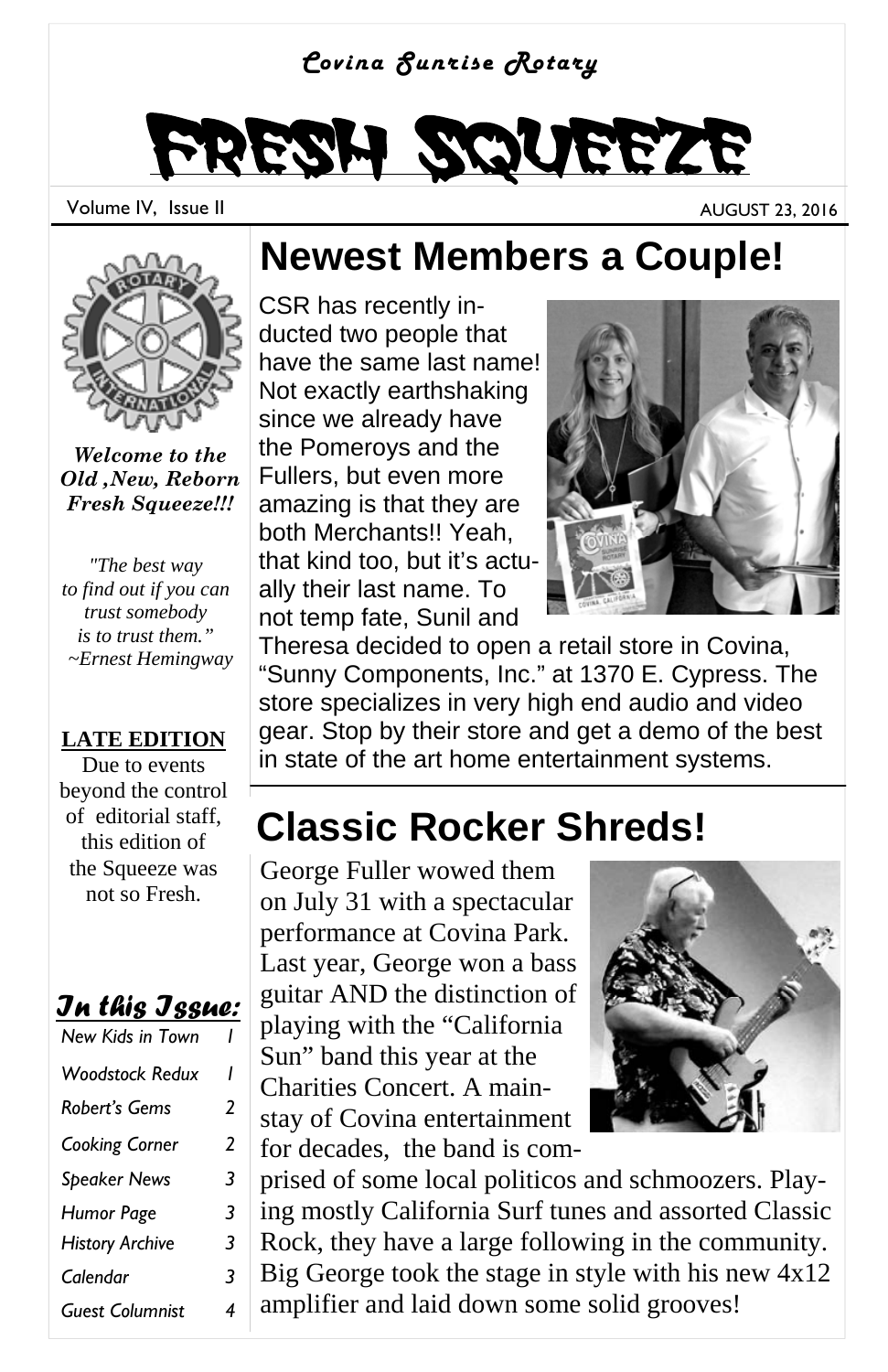### **The President's Gems & Jewels**

I plan on bringing an old school tradition and new school vision this year. Our club has done so much through the years, helping the youth, our high school interact, 'R Future, OSC, to the elderly. We will continue to build on our momentum with membership in making this the best Rotary club around. My saying is "our club is second to none", which is the pride we all have for CSR. I am excited about our new board, with many years of experience, new ideas and activities which will create an exciting year!! Lastly my goal is to appreciate the Rotary Wheel, where each member is a spoke in that wheel and all are needed to roll, the difference we are making



in people's lives and the legacy we are leaving in our community. Oh, and we also have fun!

Yours in Rotary, *— Robert* 

### **Rotary Recipe Roundup**

**Italian Sausage Ragu**

- 
- 
- 
- 
- 4 Tbsp. extra virgin olive oil 2 28oz. cans crushed tomatoes
- 1 large onion, diced 2 28oz. cans diced tomatoes
- 1 head garlic, diced 1 Tbsp. chopped fresh basil
- 2 ½ lbs. Italian Sausage, 1 Tbsp. ea. oregano, salt, pepper
	- *(removed from casings,* 1 tsp sugar

 *A mix of hot & sweet preferred)*  Sauté onions and garlic in olive oil until onions start to get clear. Add sausage and brown. Add tomatoes and spices. Simmer sauce for 3 hours *(this is the key to developing the flavor!)* Makes 25 servings. Freeze in separate containers. Great as a sauce for any pasta! —-*Shannon Hidalgo*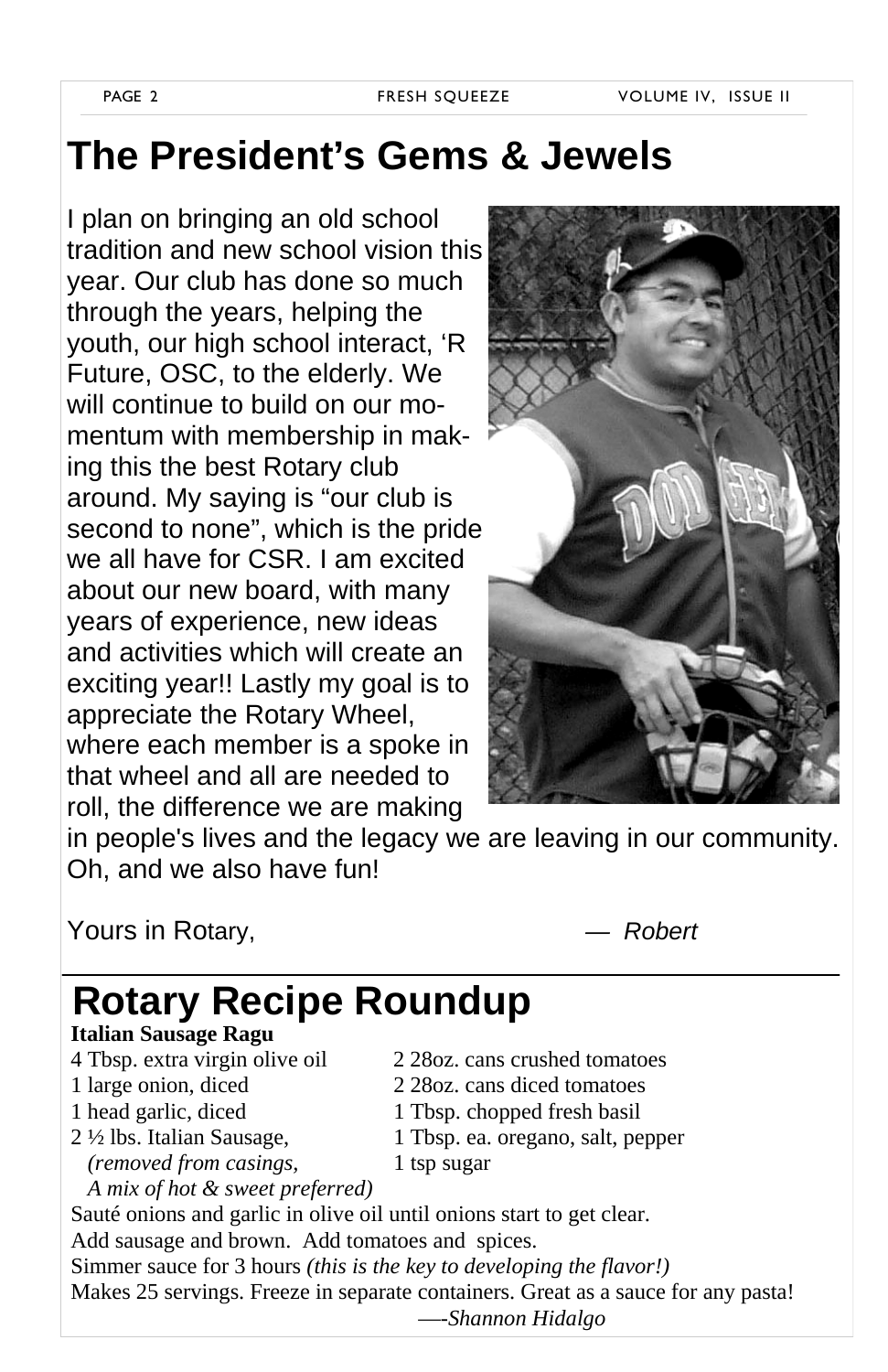# **Speaking About That…**

Today: Phil Andreen, Ex Pasadena City Attorney. Topic: "It's A Wonderful Lie" - tales of lies in trials.

#### *The Line Up:*

08/30: Doug Stokes, VP Irwindale Raceway— Histories and Futures 09/06: Garbis Der Yejhiayan: The RI Peace Conference— Religion's role in conflict 09/13: Curt Pringle Assoc— Community outreach for Kmart development project. 09/20: Ron Coley, UCR— Vice Chancellor for Business and Admin Services. 09/27: Art Estrella, Dir. Compassionate Friends— Parents of deceased kids support.

# **Gratuitous Clean Joke of the Month**

Two hunters are out in the woods when one of them collapses. He doesn't seem to be breathing and his eyes are glazed.

The other guy takes out his phone and calls the emergency services. He gasps: "My friend is dead! What can I do?"

The operator says: "Calm down. First, let's make sure he's dead." There is a silence, then a gunshot is heard.

Back on the phone, the guy says: "OK, now what?"

# **Calendar of Upcoming Events**

08/26 Friday 7pm: Game Night @ Rayne Water 08/28 Sunday 1-5pm: Annual CSR Picnic @ Gladstone Park 09/22 Thursday 6pm: Nite out & History Dinner @ City Grill 10/01 Saturday 6am: Heavenly Horse Haven with Interact Club 10/08 Saturday 10am: Thunderfest Beer Garden

# **Hugh's History Hutch:**

A tradition for the last 15 years and one of the highlights of each year is the annual Police, Firefighter and Community Citizen of the Year Awards. Each year the fire chief and the police chief nominate a member of their department for special

recognition and our club selects a person from the community that

has contributed to our city. We invite them along with members of the dept and members of their family to recognize their achievement.